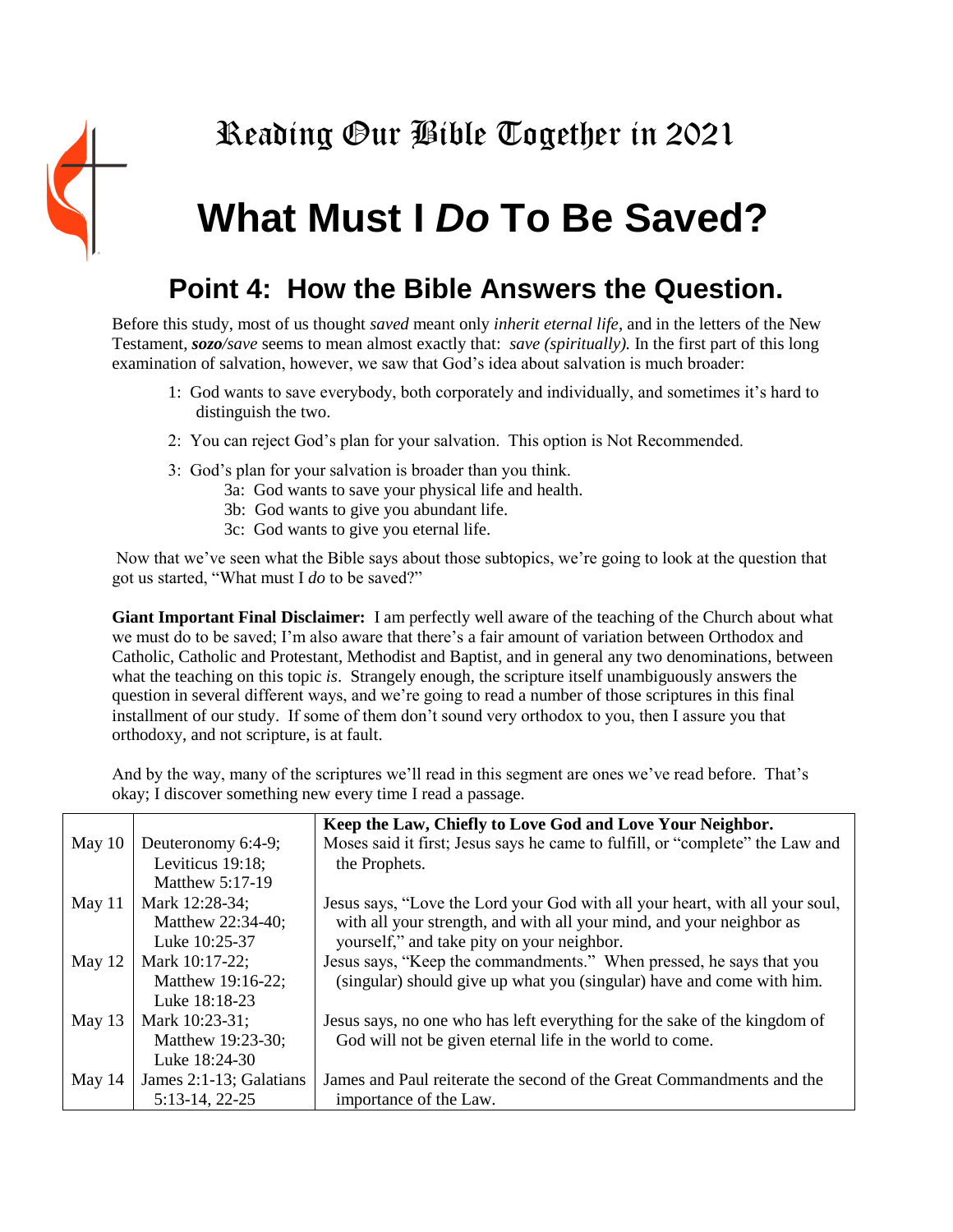|         |                        | Do Justice, Love Mercy.                                                       |
|---------|------------------------|-------------------------------------------------------------------------------|
| May 17  | Micah 6:6-8;           | Do good, do justice to reap eternal life.                                     |
|         | Amos 5:14-15, 24;      |                                                                               |
|         | Galatians 6:1-10       |                                                                               |
| May 18  | Romans 1:16-17, 2:1-   | It's always perilous to take Paul out of context, but here he says that those |
|         | 16                     | who always do good will obtain eternal life.                                  |
|         |                        |                                                                               |
|         |                        | <b>Be Baptized</b>                                                            |
| May 19  | Acts 2:14-21, 2:36-41  | Repent and be baptized, or believe and be baptized.                           |
| May 20  | Matthew 28:16-20;      | Believe and be baptized.                                                      |
|         | Mark 16:14-20          |                                                                               |
| May 21  | Romans 6:1-23          | Be baptized and give up sin.                                                  |
|         |                        | Believe in, Have Faith in, or Trust Jesus (all the same word in Greek)        |
| May 24  | John 3:1-21            | Unlike the synoptic Gospels and the other letters, the books of John and 1,   |
| May 25  | John 3:22-36           | 2, and 3 John have no call to repentance, and very few comments on            |
| May 26  | John 5:19-30           | behavior. John the Disciple wants you to believe in Jesus, and to love        |
| May 27  | John 6:26-47           | God and one another.                                                          |
| May 28  | John 6:48-71           |                                                                               |
| May 31  | John 10:22-42          |                                                                               |
| June 1  | Hebrews 10:37 - 11:19  |                                                                               |
| June 2  | Hebrews $11:20 - 12:2$ |                                                                               |
| June 3  | John 12:44-50, 17:1-3, | and, as an aside, keep the commandments.                                      |
|         | 20:30-31               |                                                                               |
| June 4  | 1 John 5:1-12          |                                                                               |
| June 7  | Acts 10:34-48, 11:1-4, | and be baptized.                                                              |
|         | $17 - 18$              |                                                                               |
| June 8  | Acts 16:19-34          |                                                                               |
| June 9  | 1 Peter 1:1-21         | and be holy.                                                                  |
| June 10 | John 11:17-27          | but notice here who is asked about having faith: Martha. I never              |
|         |                        | noticed before that Lazarus seems to be the beneficiary of her belief.        |
| June 11 | 1 John 5:11-21         | "Keep yourselves from idols." And by the way, does my faithful prayer         |
|         |                        | make it possible for somebody else to gain eternal life?                      |
|         |                        | Even Though We Are Mercifully Saved by Grace, there are Some                  |
|         |                        | <b>Requirements After That.</b> As near as I can tell, these requirements are |
|         |                        | not optional. Failure to do them won't (usually) get you unsaved, but it      |
|         |                        | will require some embarrassing explanations on Judgment Day.                  |
| June 13 | Matthew 5:21-48        | Exceed the requirements of the Law.                                           |
| June 15 | John 14:15-26          | Keep the commandments of Jesus.                                               |
| June 16 | Luke 18:1-14           | Confess and seek for giveness for your sins.                                  |
| June 17 | Matthew 18:23-35,      | Forgive the sins of others against you                                        |
|         | $6:12-15$              |                                                                               |
| June 18 | John 8:1-11            | "Go and sin no more."                                                         |
| June 21 | John 5:1-15            | "Sin no more."                                                                |
| June 22 | Titus 1:1-4, 2:1-15    | Sin is forbidden; good works are required.                                    |
| June 23 | Titus 3:1-15           | Sin is forbidden; good works are required.                                    |
| June 24 | 1 Timothy 6:1-21       | Flee evil; pursue good.                                                       |
| June 25 | Jude 1:1-25            | Sin is forbidden.                                                             |